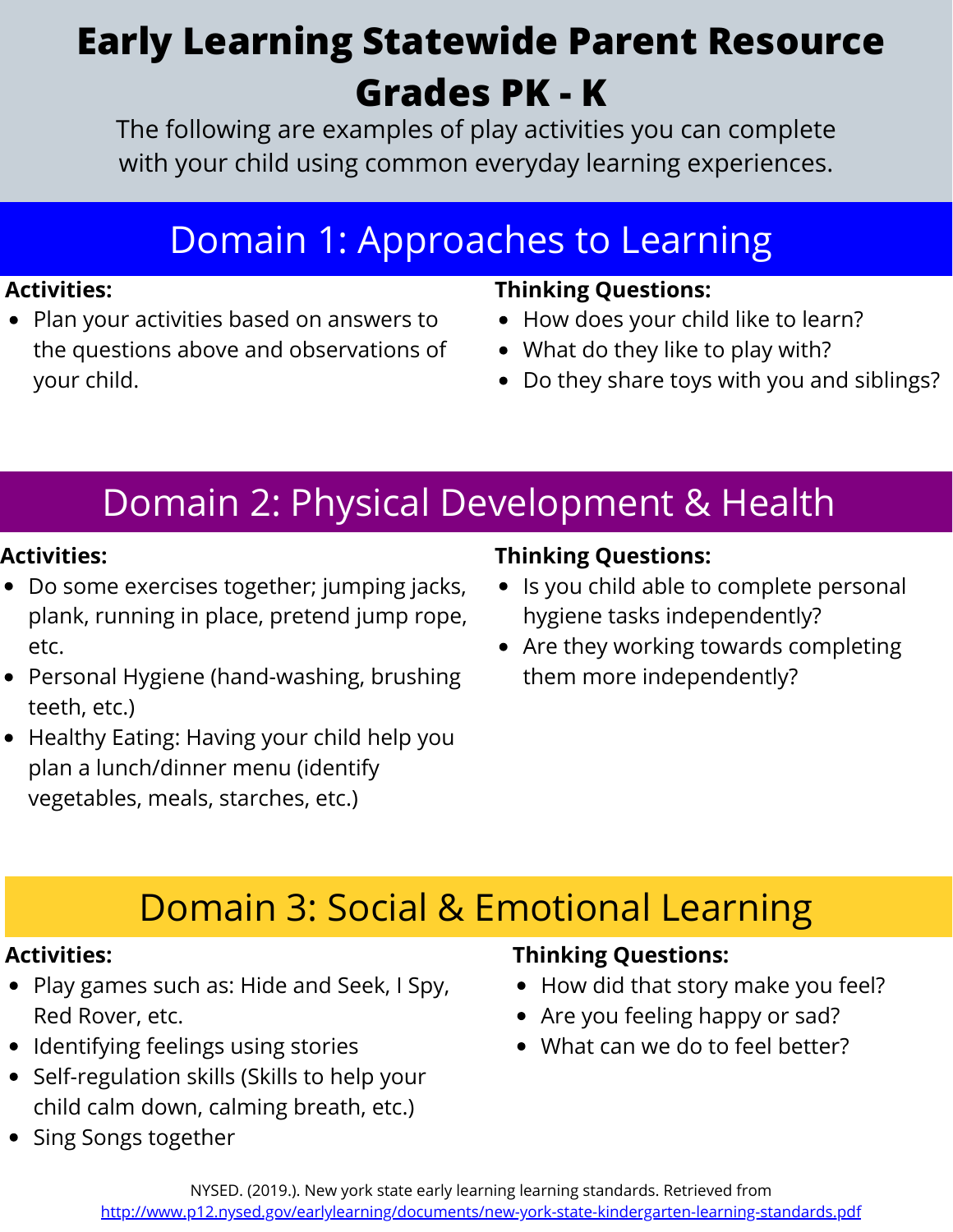# Domain 4: Communication, Language, and Literacy

#### **Activities:**

- Ask your child to help you plan the day.
- Ask your child to help with chores such as making beds, sweeping, setting the table, emptying the dishwasher, etc.
- Read stories to your child. Use books from YouTube [https://www.storylineonline.net/](https://www.youtube.com/user/StorylineOnline)
- Tell your child stories.
- Have your child tell you a story/role play/play dress up
- Make alphabet letters with materials around your house such as string, yarn, popsicle sticks, etc.; name the letter
- Video of [Kindergarten](https://drive.google.com/file/d/1wjKHj5vGzsnRFf86o8wqpYqPEnRrkgFn/view?usp=sharing) sight words activity

### **Thinking Questions:**

- Does your child like to make up stories, or pretend, and if so how can you extend their stories?
- What basic activities (household chores) can you include your child in, can you give them step by step instructions to help them complete the activity?

### **Videos to Watch:**

- [Questions](https://drive.google.com/file/d/1Enx6LzMGEaN0MUCDY_gsvVia3l0rWhId/view) to Ask for Fluency
- **[Counting](https://drive.google.com/file/d/1X6wT3Bt5pp84D8OtUnTXBcJkmwDwzORG/view)**
- [Sensory](https://drive.google.com/file/d/1E_4ToX9NbO4ZGRGTb2BAwZ2IUCG3kNlW/view) Jars (How To)
- [Sensory](https://drive.google.com/file/d/1J0WLwTHunmqmPRNPzqC3fQgLS_V5btGg/view) Bags (How To)

# Domain 5: Cognition & Knowledge of the Word: (Math, Science, Social Studies, the Arts, Technology)

- Play with water in a sink, bathtub or plastic tub with measuring cups & spoons, bowls and cups.
- Dance to music from YouTube, etc.
- Match socks into pairs from a pile of socks.
- Look out the window at your neighborhood.
- You can color small baggies of white rice by adding several drops of food coloring with a tiny bit of water or vinegar.
	- Be sure to let the rice dry on cookie sheets for about an hour before using. Have your child measure and pour the rice into various containers, or pour it through cardboard tubes or funnels. Mixing all the colors together makes "rainbow rice". Pour the rice onto flat trays to "write" letters/name with your finger
	- o [Little Bins Little Hands Rainbow Rice Sensory Bin](https://littlebinsforlittlehands.com/rainbow-rice-sensory-bin-invitation-to-play/)
- **Activities: Thinking Questions:**
	- How many times do you think you'll have to use the half cup to fill up that bowl?
	- What does dancing do to your heart?
	- How many pairs of socks do we have here?
	- Who lives on our street? Families? Senior citizens?
	- Which container of rice is heavier? Which has more?
	- What can you draw in the rice using your finger? What tools could you use to experiment with the rice?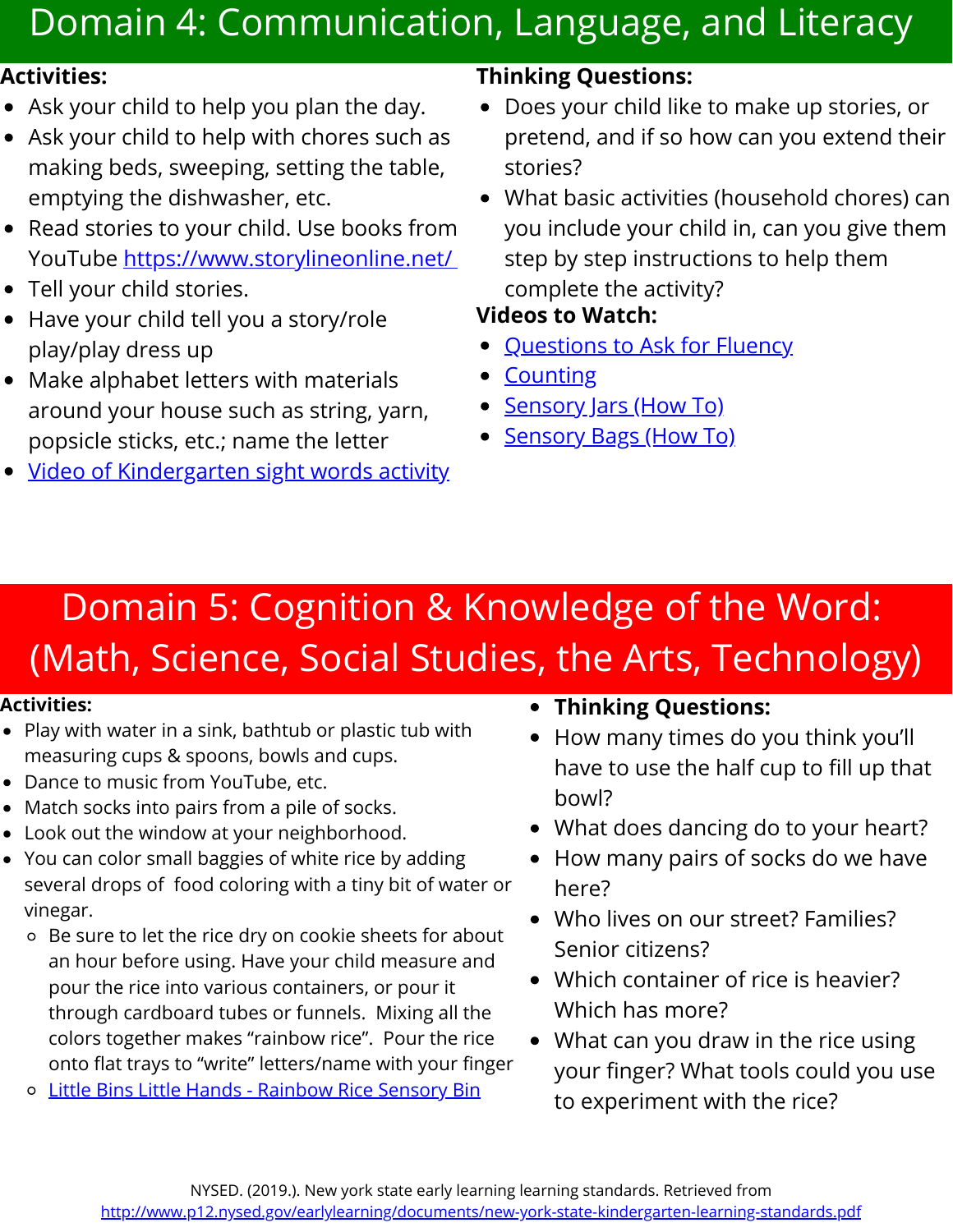# **Early Learning Statewide Parent Resource Grades 1 - 3**

The following are examples of play activities you can complete with your child using common everyday learning experiences.

# Domain 1: Approaches to Learning

### **Practical Activities:**

• Plan your activities based on answers to the questions above and observations of your child.

### **Thinking Questions:**

- How does your child learn best?
- What are their favorite things to do at home?

# Domain 2: Physical Development & Health

### **Practical Activities:**

- Outdoor activities (hiking, riding a bike, running, etc)
- Yoga for kidsHealthy Eating
	- Have your child help you plan and cook a meal

### Dental health

• Personal hygiene

# Domain 3: Social & Emotional Learning

### **Practical Activities:**

- Talk about feelings related to staying home from school.
- Practice deep breathing
- Character education
- Keep & continually review a daily WHAT IS schedule
- Self regulation skills
	- o Skills to help your child calm down, calming breath, etc.



### **Thinking Questions:**

- What type of emotional support does my child need during this stressful time?
- Do they understand what is going on, or have questions?
- How is your child feeling?
- Can feelings change throughout the day?

NYSED. (2019.). New york state early learning learning standards. Retrieved from <http://www.p12.nysed.gov/earlylearning/documents/new-york-state-kindergarten-learning-standards.pdf>

### **Thinking Questions:**

- What types of activities does your child do to keep active?
- How an they continue to do them at home?